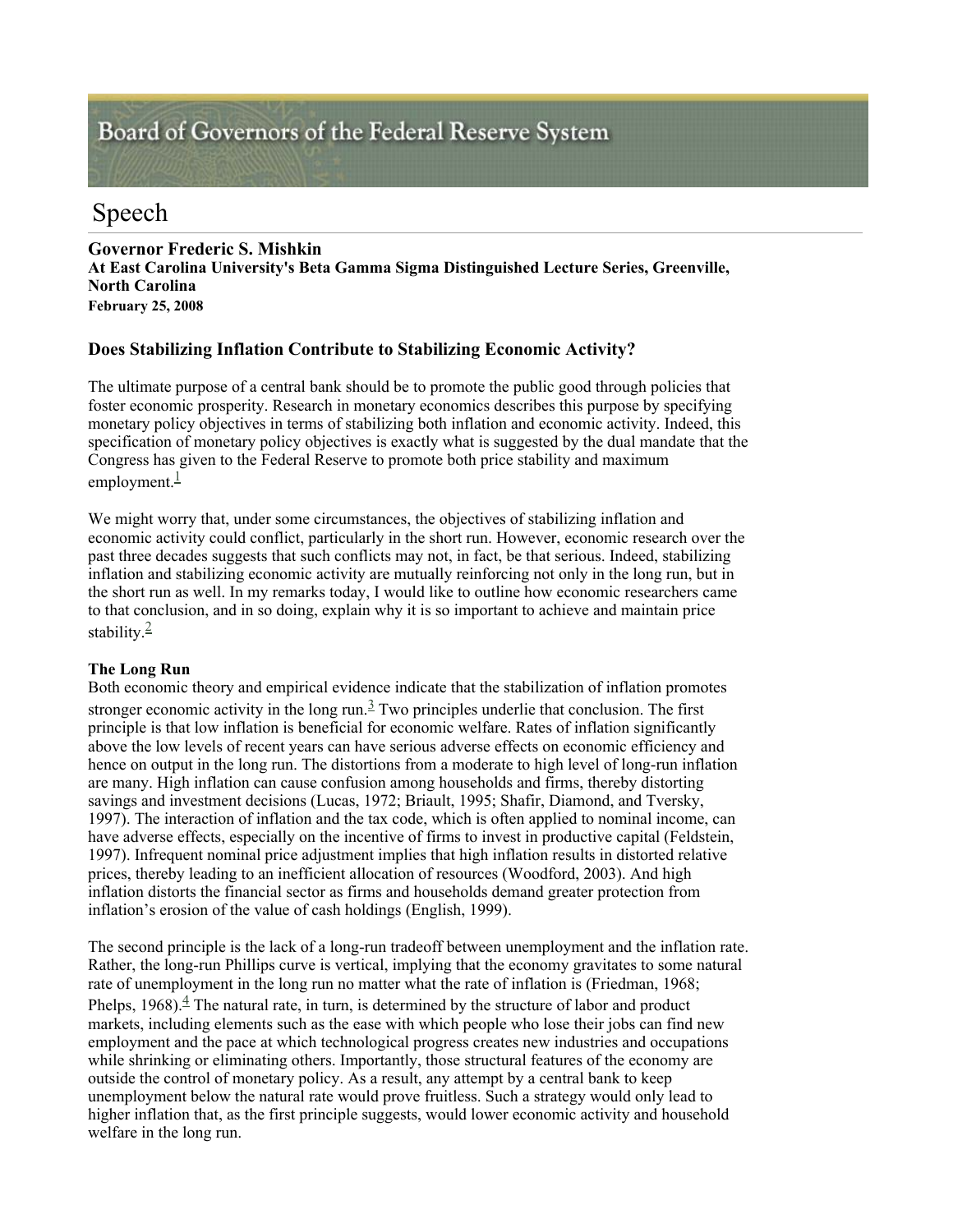Empirical evidence has starkly demonstrated the adverse effects of high inflation (e.g., see the surveys in Fischer, 1993, and Anderson and Gruen, 1995). In most industrialized countries, the late 1960s to early 1980s was a period during which inflation rose to high levels while economic activity stagnated. While many factors contributed to the improved economic performance of recent decades, policymakers' focus on low and stable inflation was likely an important factor.<sup>5</sup>

#### **The Short Run**

Although there is no long-run tradeoff between unemployment and inflation, in the short run, expansionary monetary policy that raises inflation *can* lower unemployment and raise employment. That is, the short-run Phillips curve is *not* vertical. That fact would seem to suggest that achieving the dual goals of price stability and maximum sustainable employment might at times conflict. However, several lines of research provide support for the view that stabilization of inflation and economic activity can be complementary rather than in conflict.

Economists have long recognized that some sources of economic fluctuations imply that output stability and inflation stability are mutually reinforcing. Consider a negative shock to aggregate demand (such as a decline in consumer confidence) that causes households to cut spending. The drop in demand leads, in turn, to a decline in actual output relative to its potential--that is, the level of output that the economy can produce at the maximum sustainable level of employment. As a result of increased slack in the economy, future inflation will fall below levels consistent with price stability, and the central bank will pursue an expansionary policy to keep inflation from falling. The expansionary policy will then result in an increase in demand that boosts output toward its potential to return inflation to a level consistent with price stability. Stabilizing output thus stabilizes inflation and vice versa under these conditions.

For example, the Federal Reserve reduced its target for the federal funds rate a total of 5-1/2 percentage points during the 2001 recession; that stimulus not only contributed to economic recovery but also helped to avoid an unwelcome decline in inflation below its already low level. At other times, a tightening of the stance of monetary policy has prevented the economy from overheating and generating a boom-bust cycle in the level of employment as well as an undesirable upward spurt of inflation.

One critical precondition for effective central-bank easing in response to adverse demand shocks is anchored long-run inflation expectations. Otherwise, lowering short-term interest rates could raise inflation expectations, which might lead to higher, rather than lower, long-term interest rates, thereby depriving monetary policy of one of its key transmission channels for stimulating the economy. The role of expectations illustrates two additional basic principles of monetary policy that help explain why stabilizing inflation helps stabilize economic activity: First, expectations of future policy actions and accompanying economic conditions play a crucial role in determining the effects of current policy actions on the economy. Second, monetary policy is most effective when the central bank is firmly committed, through its actions and statements, to a "nominal anchor"--such as to keeping inflation low and stable. A strong commitment to stabilizing inflation helps anchor inflation expectations so that a central bank will not have to worry that expansionary policy to counter a negative demand shock will lead to a sharp rise in expected inflation--a so-called inflation scare (Goodfriend, 1993, 2005). Such a scare would not only blunt the effects of lower short-term interest rates on real activity but would also push up actual inflation in the future. Thus, a strong commitment to a nominal anchor enables a central bank to react more aggressively to negative demand shocks and, therefore, to prevent rapid declines in employment or output.

Unlike demand shocks, which drive inflation and economic activity in the same direction and thus present policymakers with a clear signal for how to adjust policy, supply shocks, such as the increases in the price of energy that we have been experiencing lately, drive inflation and output in opposite directions. In this case, because tightening monetary policy to reduce inflation can lead to lower output, the goal of stabilizing inflation might conflict with the goal of stabilizing economic activity.

Here again, a strong, previously established commitment to stabilizing inflation can help stabilize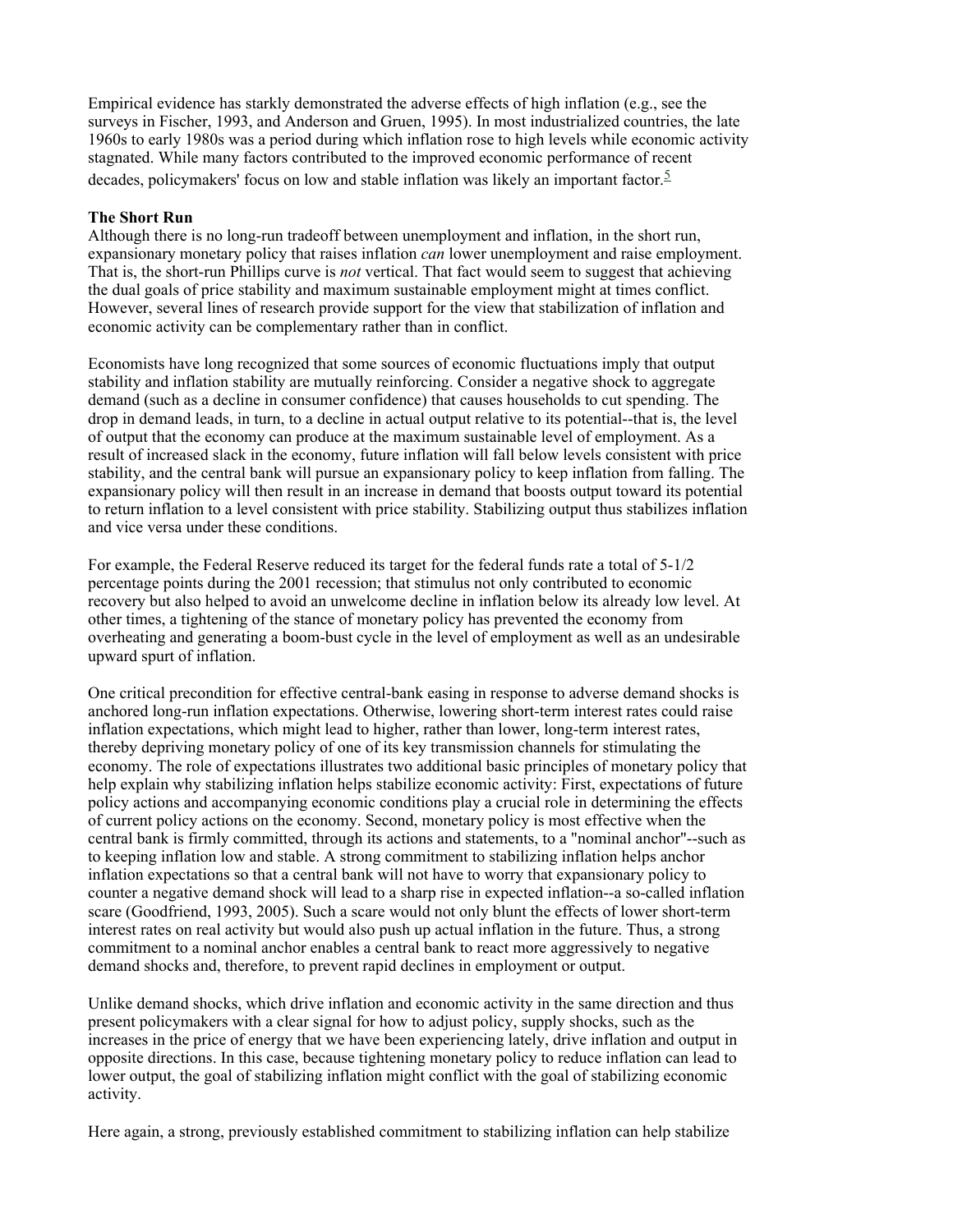economic activity, because supply shocks, such as a rise in relative energy prices, are likely to have only a temporary effect on inflation in such circumstances. When inflation expectations are well anchored, the central bank does not necessarily need to raise interest rates aggressively to keep inflation under control following an aggregate supply shock. Hence, the commitment to price stability can help avoid imposing unnecessary hardship on workers and the economy more broadly.

The experience of recent decades supports the view that a substantial conflict between stabilizing inflation and stabilizing output in response to supply shocks does not arise if inflation expectations are well anchored. The oil shocks in the 1970s caused large increases in inflation not only through their direct effects on household energy prices but also through their "second round" effects on the prices of other goods that reflected, in part, expectations of higher future inflation. Sharp economic downturns followed, driven partly by restrictive monetary policy actions taken in response to the inflation outbreaks. In contrast, the run-up in energy prices since 2003 has had only modest effects on inflation for other goods; as a result, monetary policy has been able to avoid responding precipitously to higher oil prices. More generally, the period from the mid-1960s to the early 1980s was one of relatively high and volatile inflation; at the same time, real activity was very volatile. Since the early 1980s, central banks have put greater weight on achieving low and stable inflation, while during the same period, real activity stabilized appreciably. Many factors were likely at work, but this experience suggests that inflation stabilization does not have to come at the cost of greater volatility of real activity; in fact, it suggests that, by anchoring inflation expectations, low and stable inflation is an important precondition for macroeconomic stability.

Research over the past decade using so-called New Keynesian models has added further support to the proposition that inflation stabilization may contribute to stabilizing employment and output at their maximum sustainable levels. This research has also led to a deeper understanding of the benefits of price stability and the setting of monetary policy in response to changes in economic activity and inflation.

In particular, research has emphasized the interaction between stabilizing inflation and economic activity and has found that price stability can contribute to overall economic stability in a range of circumstances. The intuition that leads to the conclusion that stabilizing inflation promotes maximum sustainable output and employment is simple, and it holds in a range of economic models whose policy prescriptions have been dubbed the New Neoclassical Synthesis. To begin, the prices of many goods and services adjust infrequently. Accordingly, under general price inflation, the prices of some goods and services are changing while other prices do not, thus distorting *relative* prices between different goods and services. As a consequence, the profitability of producing the various goods and services no longer reflects the relative social costs of producing them, which in turn yields an inefficient allocation of resources. A policy of price stability minimizes those inefficiencies (Goodfriend and King, 1997; Rotemberg and Woodford, 1997; Woodford, 2003).

There are several subtleties here. First, in some circumstance, relative prices *should* change. For example, the rapid technological advances in the production of information-technology goods witnessed over the past decades mean that the prices of these goods relative to other goods and services should decline, because fewer economic resources are required for their production. Conversely, shifts in the balance between global demand for, and supply of, oil require that relative prices change to achieve an appropriate reallocation of resources--in this case, the reduced use of expensive energy. Thus, the policy prescription refers to stability of the price level as a whole, not to the stability of each individual price.

Second, the New Neoclassical Synthesis suggests that only those prices that move sluggishly, referred to as sticky prices, should be stabilized. Indeed, these models indicate that monetary policy should try to get the economy to operate at the same level that would prevail if all prices were flexible--that is, at the so-called natural rate of output or employment. Stabilizing sticky prices helps the economy get close to the theoretical flexible-price equilibrium because it keeps sticky prices from moving away from their appropriate relative level while flexible prices are adjusting to their own appropriate relative level. The New Neoclassical Synthesis, therefore, does not suggest that headline inflation, in which the weight on flexible prices is larger, should be stabilized. For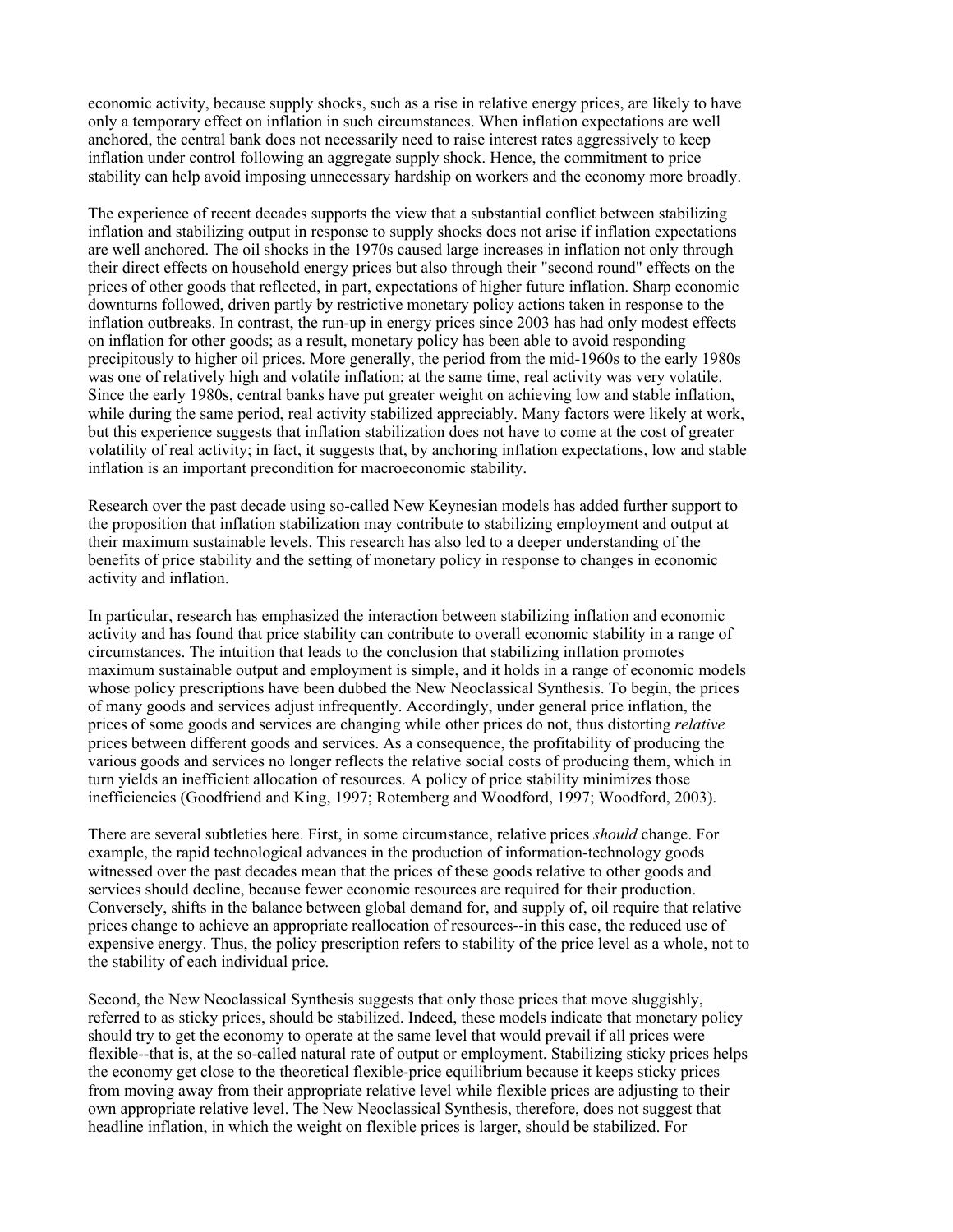example, to the extent that households directly consume energy goods with flexible prices, such as gasoline, headline inflation should be allowed to increase in response to an oil price shock. At the same time, insofar as energy enters as an input in the production of goods whose prices are sticky, stabilizing the level of sticky prices would require that the increase in energy-intensive goods prices be offset by declines in the prices of other goods.

That reasoning suggests that monetary policy should focus on stabilizing a measure of "core" inflation, which is made up mostly of sticky prices. Simulations with FRB/US, the model of the U.S. economy created and maintained by the staff of the Federal Reserve Board (Mishkin, 2007b), illustrate this point. To keep the simulations as simple as possible, I have assumed that the economy begins at full employment with both headline and core inflation at desired levels. The economy is then assumed to experience a shock that raises the world price of oil about \$30 per barrel over two years; the shock is assumed to slowly dissipate thereafter. In each of two scenarios, a Taylor rule is assumed to govern the response of the federal funds rate; the only difference between the two scenarios is that in one, the federal funds rate responds to core personal consumption expenditures (PCE) inflation, whereas in the other, it responds to headline PCE inflation.<sup>6</sup> Figure 1 illustrates the results of those two scenarios. The federal funds rate jumps higher and faster when the central bank responds to headline inflation rather than to core inflation, as would be expected (top-left panel). Likewise, responding to headline inflation pushes the unemployment rate markedly higher than otherwise in the early going (top-right panel), and produces an inflation rate that is slightly lower than otherwise, whether measured by core or headline indexes (bottom panels). More important, even for a shock as persistent as this one, the policy response under headline inflation has to be unwound in the sense that the federal funds rate must drop substantially below baseline once the first-round effects of the shock drop out of the inflation data.<sup>7</sup>

The basic point from these simulations is that monetary policy that responds to headline inflation rather than to core inflation in response to an oil price shock pushes unemployment markedly higher than monetary policy that responds to core inflation. In addition, because this policy has larger swings in the federal funds rate that must be reversed, it leads to more pronounced swings in unemployment. On the other hand, monetary policy that responds to core inflation does not lead to appreciably worse performance on stabilizing inflation than does monetary policy that responds to headline inflation. Stabilizing core inflation, therefore, leads to better economic outcomes than stabilizing headline inflation.

Although the simplest sticky-price models imply that stabilizing sticky-price inflation and economic activity are two sides of the same coin, the presence of other frictions besides sticky prices can lead to instances in which completely stabilizing sticky-price inflation would not imply stabilizing employment (or output) around their natural rates. For example, in response to an increase in productivity (a positive technology shock), the real wage has to rise to reflect the higher marginal product of labor inputs, which requires either prices to fall or nominal wages to rise for employment to reach its natural rate. If both nominal wages and prices are sticky, a policy of completely stabilizing prices will force the necessary real wage adjustment to occur entirely through nominal wage adjustment, thereby impeding the adjustment of employment to its efficient level (Blanchard, 1997; Erceg, Henderson, and Levin, 2000). Indeed, if wages are much stickier than prices, the best strategy is to stabilize nominal wage inflation rather than price inflation, thereby allowing price inflation to decline to achieve the required increase in real wages.

Fluctuations in inflation and economic activity induced by variation over time in sources of economic inefficiency, such as changes in the markups in goods and labor markets or inefficiencies in labor market search, could also drive a wedge between the goals of stabilizing inflation and economic activity (Blanchard and Galí, 2006; Galí, Gertler, and López-Salido, 2007). For example, in sectors of the economy subject to little competitive pressure, prices that firms set tend to be higher and output lower than would prevail under greater competition. Monetary policy is, of course, unable to offset permanently high markups because of the principle, mentioned earlier, that the long-run Phillips curve is vertical. However, a temporary increase in monopoly power that raises markups would exert upward pressure on prices without, at the same time, reducing the productive potential of the economy. That would, indeed, be a case of a tradeoff between stabilizing inflation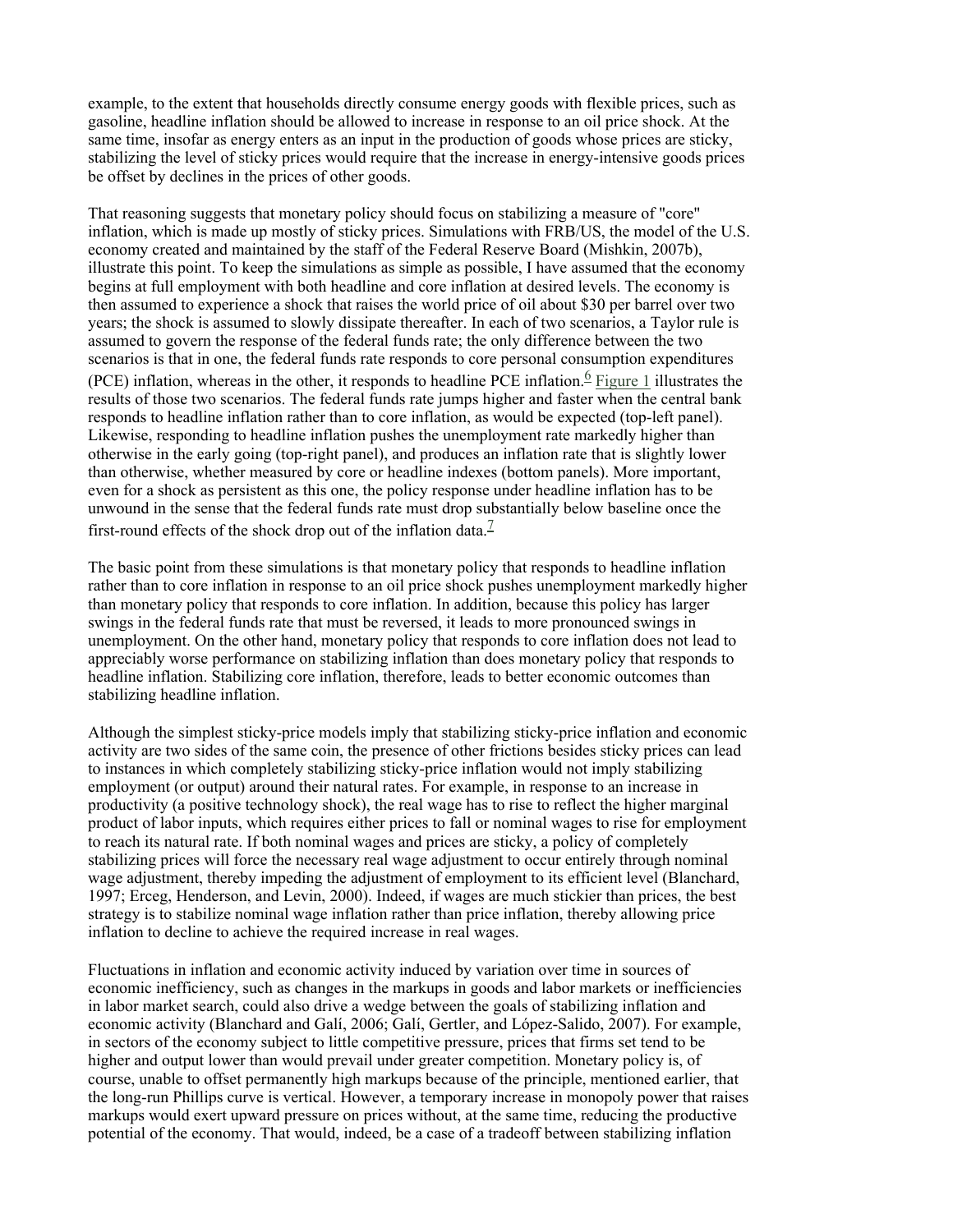and stabilizing output.

These examples narrow the degree to which the recent findings of congruence between stabilizing inflation and economic activity apply in all cases, but they do not necessarily overturn the findings. The example of sticky wages would not invalidate the view that stabilizing inflation stabilizes economic activity if wages are sticky, for example, because they are held constant in order to operate as an "insurance" contract between employers and workers (Goodfriend and King, 2001). And for many of the inefficient shocks that drive a wedge between the sustainable level of output and the level of output associated with price stability, monetary policy may be the wrong tool to offset their effects (Blanchard, 2005).

Of course, central banks at times will still face difficult decisions regarding the short-run tradeoff between stabilizing inflation and output. For example, judging from the fit of New Keynesian Phillips curves, a substantial fraction of overall inflation variability seems related to supply-type shocks that create a tradeoff between inflation and output-gap stabilization (Kiley, 2007b). But the key insight from recent research--that the interaction between inflation fluctuations and relative price distortions should lead to a focus on the stability of nominal prices that adjust sluggishly--will likely prove to have important practical implications that can help contribute to inflation and employment stabilization.

#### **Stabilizing Inflation as a Robust Policy in the Presence of Uncertainty**

The discussion so far has been based on the premise that the central bank knows the efficient, or natural, rate of output or employment. However, the natural rates of employment and output *cannot*  be directly observed and are subject to considerable uncertainty--particularly in real time. Indeed, economists do not even agree on the economic theory or econometric methods that should be used to measure those rates. These concerns are perhaps even more severe in the most recent models, where fluctuations in natural rates of output or employment can be very substantial (for example, Rotemberg and Woodford, 1997; Edge, Kiley, and Laforte, forthcoming). Furthermore, because the natural rates in the most recent models are defined as the counterfactual levels of output and employment that would be obtained if prices and wages were completely flexible, the estimated fluctuations in natural rates generated by the research are very sensitive to model specification.

If a central bank errs in measuring the natural rates of output and employment, its attempts to stabilize economic activity at those mismeasured natural rates can lead to very poor outcomes. For example, most economists now agree that the natural unemployment rate shifted up for many years starting in the late 1960s and that the growth of potential output shifted down for a considerable time after 1970. However, perhaps because those shifts were not generally recognized until much later (Orphanides and van Norden, 2002; Orphanides, 2003), monetary policy in the 1970s seems to have been aimed at achieving *unsustainable* levels of output and employment. Hence, policymakers may have unwittingly contributed to accelerating inflation that reached double digits by the end of the decade as well as undesirable swings in unemployment. And although subsequent monetary policy tightening was successful in regaining control of inflation, the toll was a severe recession in 1981-82, which pushed up the unemployment rate to around 10 percent.

Uncertainty about the natural rates of economic activity implies that less weight may need to be put on stabilizing output or employment around what is likely to be a mismeasured natural rate (Orphanides and Williams, 2002). Furthermore, research with New Keynesian models has found that overall economic performance may be most efficiently achieved by policies with a heavy focus on stabilizing inflation (for example, Schmitt-Grohé and Uribe, 2007).

#### **Conclusion**

Because monetary policy has not one but two objectives, stabilizing inflation and stabilizing economic activity, it might seem obvious that those objectives would usually, if not always, conflict. As so often occurs with the "obvious," however, the impression turns out to be incorrect. The economic research that I have discussed today demonstrates, rather, that the objectives of price stability and stabilizing economic activity are often likely to be mutually reinforcing. Thus, the answer to the title of this speech--"Does stabilizing inflation contribute to stabilizing economic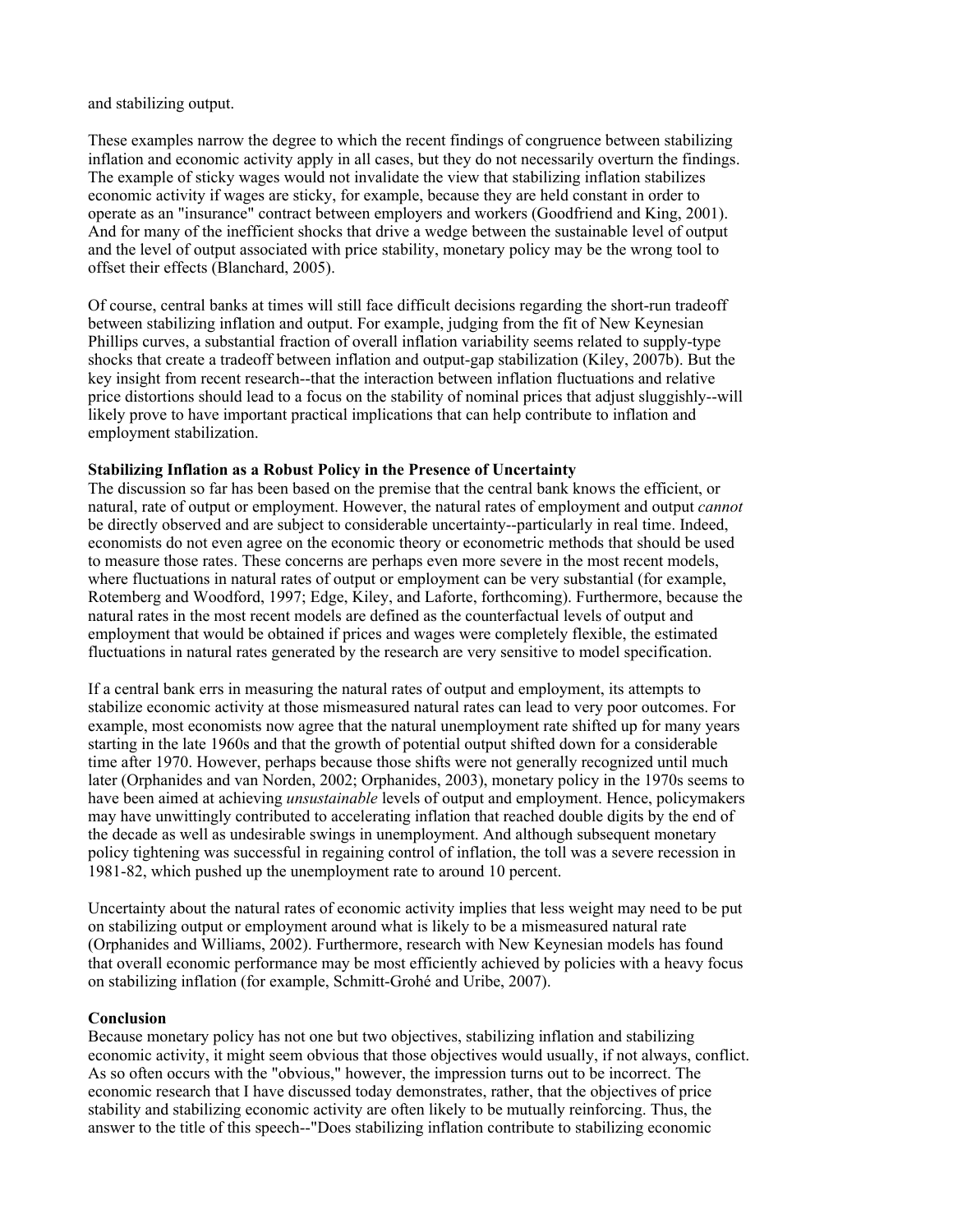activity?"--is, for the most part, yes.

A key policy recommendation from the past three decades of research in monetary economics is that monetary policy makers must always keep their eye on inflation and emphasize the importance of price stability in their actions and communications. Doing so does not mean that monetary policy makers are less concerned about stabilizing economic activity. Rather, by appropriately focusing on stabilizing inflation along the lines I have outlined here, monetary policy is more likely to better stabilize economic activity.

#### **References**

Anderson, Palle, and David Gruen (1995). "Macroeconomic Policies and Growth," in Palle Anderson, Jacqueline Dwyer, and David Gruen, eds., *Productivity and Growth: Proceedings of a Conference held at the H.C. Coombs Centre for Financial Studies, Kirribilli, Australia, July 10-11*. Sydney: Reserve Bank of Australia, pp. 279-319.

Blanchard, Olivier (1997). "Comment on 'The New Neoclassical Synthesis and the Role of Monetary Policy,'" in Ben S. Bernanke and Julio J. Rotemberg, eds., *NBER Macroeconomics Annual*, vol. 12. Cambridge, Mass.: MIT Press, pp. 289-93.

Blanchard, Olivier (2005). "Comment on 'Inflation Targeting in Transition Economies: Experience and Prospects,'" in Ben S. Bernanke and Michael Woodford, eds., *The Inflation-Targeting Debate*. Chicago: University of Chicago Press, pp. 413-21.

Blanchard, Olivier, and Jordi Galí (2006). "A New Keynesian Model with Unemployment," unpublished paper, Universitat Pompeu Fabra.

Bodenstein, Martin, Christopher Erceg, and Luca Guerrieri (2007). "Optimal Monetary Policy in a Model with Distinct Core and Headline Inflation Rates," unpublished paper, Board of Governors of the Federal Reserve System.

Boivin, Jean, and Marc P. Giannoni (2006). "Has Monetary Policy Become More Effective?"  *Review of Economics and Statistics*, vol. 88 (August), pp. 445-62.

Briault, Clive (1995). "The Costs of Inflation (59 KB PDF)," *Bank of England Quarterly Bulletin*, vol. 35 (February), pp. 33-45.

Cogley, Timothy, and Thomas J. Sargent (2001). "Evolving Post-World War II U.S. Inflation Dynamics," in Ben S. Bernanke and Kenneth Rogoff, eds., *NBER Macroeconomics Annual*, vol. 16. Cambridge, Mass.: MIT Press, pp. 331-73.

Cogley, Timothy, and Thomas J. Sargent (2005). "Drifts and Volatilities: Monetary Policies and Outcomes in the Post WWII US," Peview of Economic Dynamics, vol. 8 (April, Monetary Policy and Learning), pp. 262-302.

Edge, Rochelle M., Michael T. Kiley, and Jean-Philippe Laforte (forthcoming). "Natural Rate Measures in an Estimated DSGE Model of the U.S. Economy," *Journal of Economic Dynamics and Control*.

Erceg, Christopher J., Dale W. Henderson, and Andrew T. Levin (2000). "Optimal Monetary Policy with Staggered Wage and Price Contracts," *Journal of Monetary Economics,* vol. 46 (October), pp. 281-313.

English, William B. (1999). "Inflation and Financial Sector Size," *Journal of Monetary Economics*, vol. 44 (December), pp. 379-400.

Feldstein, Martin (1997). "The Costs and Benefits of Going from Low Inflation to Price Stability,"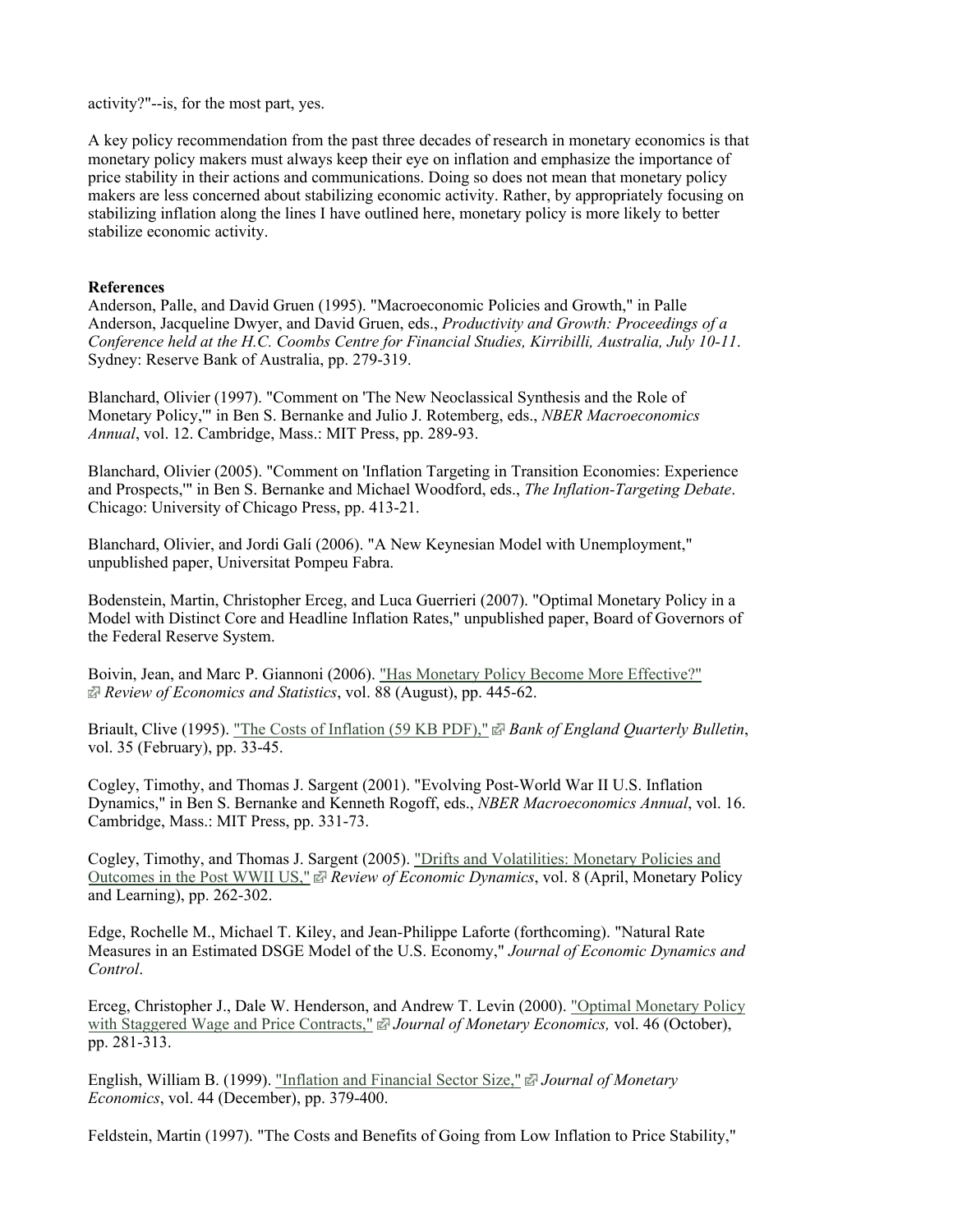in Christina D. Romer and David H. Romer, eds., *Reducing Inflation: Motivation and Strategy*. Chicago: University of Chicago Press, pp. 123-66.

Fischer, Stanley (1993). "The Role of Macroeconomic Factors in Growth,"  $\vec{\omega}$  Journal of Monetary *Economics*, vol. 32 (December), pp. 485-512.

Friedman, Milton (1968). "The Role of Monetary Policy," *American Economic Review*, vol. 58 (March), pp. 1-17.

Galí, Jordi, Mark Gertler, and J. David López-Salido (2007). "Markups, Gaps, and the Welfare Costs of Business Fluctuations," *Review of Economics and Statistics*, vol. 89 (February), pp. 44- 59.

Goodfriend, Marvin (1993). "Interest Rate Policy and the Inflation Scare Problem: 1979-1992 (636 KB PDF)," Federal Reserve Bank of Richmond, *Economic Quarterly*, vol. 79 (Winter), pp. 1-23.

Goodfriend, Marvin (2005). "Inflation Targeting in the United States?" in Ben S. Bernanke and Michael Woodford, eds., *The Inflation-Targeting Debate*. Chicago: University of Chicago Press, pp. 311-37.

Goodfriend, Marvin, and Robert G. King (1997). "The New Neoclassical Synthesis and the Role of Monetary Policy," in Ben S. Bernanke and Julio J. Rotemberg, eds., *NBER Macroeconomics Annual*, vol. 12. Cambridge, Mass.: MIT Press, pp. 231-83.

Goodfriend, Marvin, and Robert G. King (2001). "The Case for Price Stability (477 KB PDF),"  $\vec{a}$  in A. Garcia-Herrero, V. Gaspar, L. Hoogduin, J. Morgan, and B. Winkler, eds., *Why Price Stability? Proceedings of the First ECB Central Banking Conference*. Frankfurt: European Central Bank, pp. 53-94.

Kiley, Michael T. (2007a). "Is Moderate-to-High Inflation Inherently Unstable? (390 KB PDF)"  *International Journal of Central Banking*, vol. 3 (June), pp. 173-201.

Kiley, Michael T. (2007b). "A Quantitative Comparison of Sticky-Price and Sticky-Information Models of Price Setting,"  $\mathbb{F}$  Journal of Money, Credit and Banking, vol. 39 (February, S1), pp. 101-25.

Lucas, Robert E. (1972). "Expectations and the Neutrality of Money," *Journal of Economic Theory*, vol. 4 (April), pp. 103-24.

Mishkin, Frederic S. (2007a). "Monetary Policy and the Dual Mandate," speech delivered at Bridgewater College, Bridgewater, Va., April 10.

Mishkin, Frederic S. (2007b). "Headline versus Core Inflation in the Conduct of Monetary Policy," speech delivered at the Business Cycles, International Transmission and Macroeconomic Policies Conference, HEC Montreal, Montreal, October 20.

Mishkin, Frederic S. (2007c). "Will Monetary Policy Become More of a Science?" Finance and Economics Discussion Series 2007-44. Washington: Board of Governors of the Federal Reserve System, September.

Orphanides, Athanasios (2003). "Monetary Policy Evaluation with Noisy Information,"  $\mathbb{F}$  Journal *of Monetary Economics*, vol. 50 (April, Swiss National Bank/Study Center Gerzensee Conference on Monetary Policy under Incomplete Information), pp. 605-31.

Orphanides, Athanasios, and Simon van Norden (2002). "The Unreliability of Output-Gap Estimates in Real Time," *Review of Economics and Statistics*, vol. 84 (November), pp. 569-83.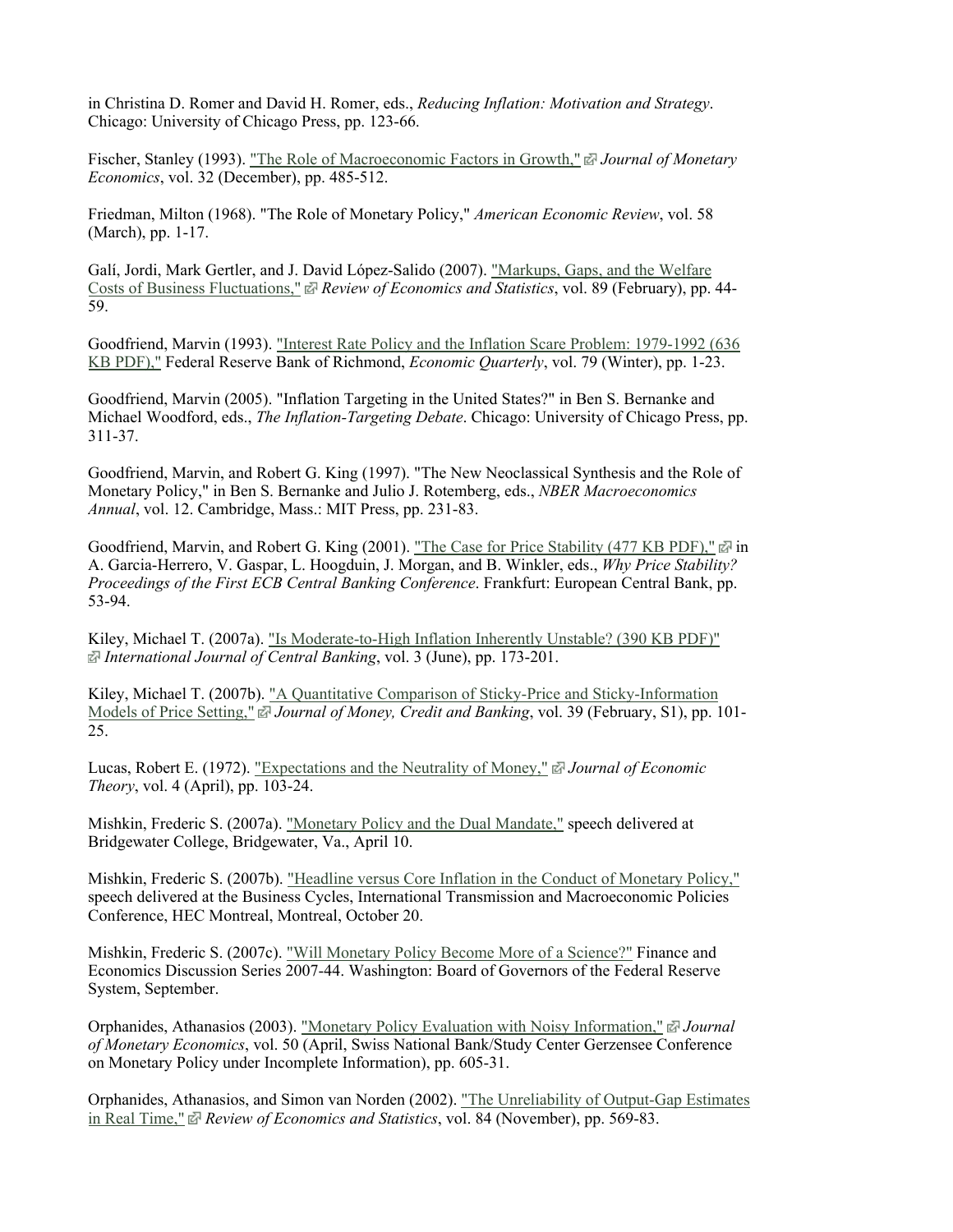Orphanides, Athanasios, and John C. Williams (2002). "Robust Monetary Policy Rules with Unknown Natural Rates," *Brookings Papers on Economic Activity*, vol. 2002 (December), pp. 63- 145.

Phelps, Edmund S. (1968). "Money-Wage Dynamics and Labor-Market Equilibrium,"  $\mathbb{Z}$  Journal of *Political Economy*, vol. 76 (July/August, Part 2), pp. 678-711.

Primiceri, Giorgio (2005). "Time Varying Structural Vector Autoregressions and Monetary Policy," *Review of Economic Studies*, vol. 72 (July), pp. 821-52.

Rotemberg, Julio J., and Michael Woodford (1997). "An Optimization-Based Econometric Framework for the Evaluation of Monetary Policy," in Ben S. Bernanke and Julio J. Rotemberg, eds., *NBER Macroeconomics Annual*, vol. 12. Cambridge, Mass.: MIT Press, pp. 297-346.

Schmitt-Grohé, Stephanie, and Martín Uribe (2007). "Optimal Simple and Implementable Monetary and Fiscal Rules," *Journal of Monetary Economics*, vol. 54 (September), pp. 1702-25.

Shafir, Eldar, Peter Diamond, and Amos Tversky (1997). "Money Illusion," *Quarterly Journal of Economics*, vol. 112 (May), pp. 341-74.

Sims, Christopher A., and Tao Zha (2006). "Were There Regime Switches in U.S. Monetary Policy?" *American Economic Review*, vol. 96 (March), pp. 54-81.

Woodford, Michael (2003). *Interest and Prices: Foundations of a Theory of Monetary Policy.*  Princeton: Princeton University Press.

#### **Footnotes**

1. The Federal Reserve's congressional mandate is actually couched in terms of the goals of maximum employment, stable prices, and moderate long-term interest rates. However, as I have discussed in Mishkin (2007a), the mandate is more appropriately interpreted in terms of the dual goals of price stability and maximum *sustainable* employment, and this formulation is what is consistent with stabilizing both inflation and economic activity.Return to text

2. I thank Michael Kiley and Thomas Laubach for their assistance and helpful comments. Note that these remarks reflect only my own views and not necessarily those of others on the Board of Governors or the Federal Open Market Committee.Return to text

3. Mishkin (2007c) outlines a set of principles that form the basis of the science of monetary policy that is currently practiced.Return to text

4. The deleterious effects of inflation on economic efficiency imply that the level of sustainable employment may even be higher at lower rates of inflation. Thus, the goals of price stability and high employment are likely to be complementary, rather than competing, and so there is no policy tradeoff between the goals of price stability and maximum sustainable employment. A further possibility is that low inflation may even help increase the rate of economic growth. Although timeseries studies of individual countries and cross-national comparisons of growth rates are not in total agreement (Anderson and Gruen, 1995), the consensus has developed that inflation is detrimental to economic growth, particularly when inflation rates are high.Return to text

5. Cogley and Sargent (2001, 2005), Boivin and Giannoni (2006), and Kiley (2007a) provide evidence that monetary policy that stabilized inflation played an important role in stabilizing real activity. However, Primiceri (2005) and Sims and Zha (2006) argue that "good luck" from a reduction in the volatility of shocks was more important in stabilizing output.Return to text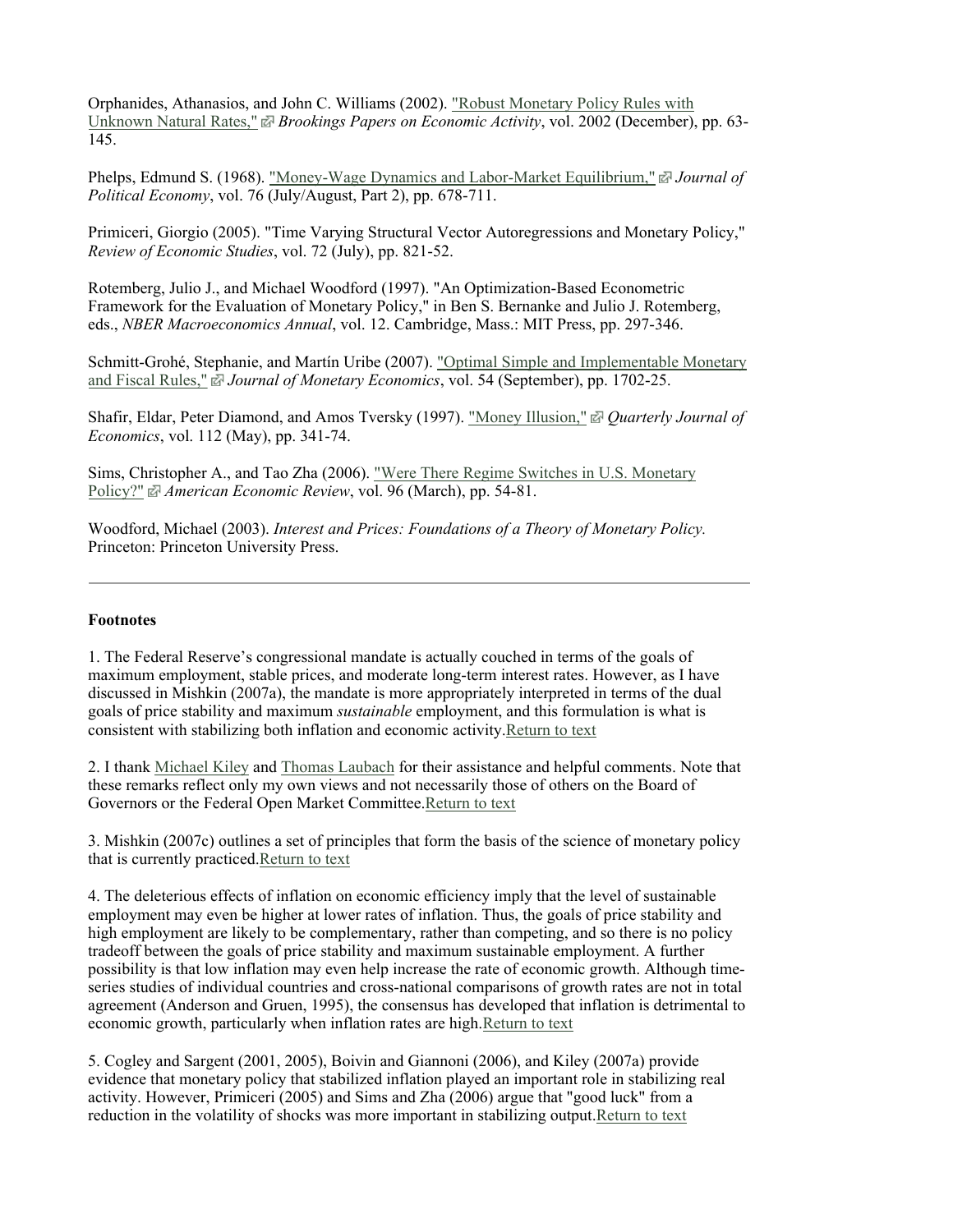6. The Taylor rule is written as follows:  $R = r^* + \tilde{\pi} + (\tilde{\pi} - \pi^*) + y$ , where *R* is the nominal policy rate;  $r^*$  is the equilibrium real short-term rate;  $\pi$  is the four-quarter inflation rate, either core or headline;  $\pi$  is the inflation target, taken to be the baseline inflation rate; and  $\mu$  is the output gap. Under that specification, the response coefficient on each gap variable is 1.Return to text

7. The scenarios were constructed with a rule that assumes no knowledge of how long the oil price shock will last. Research done by the staff of the Federal Reserve Board using other types of models also suggests that when the persistence of shocks is uncertain, the use of core inflation rather than headline inflation in central-bank reaction functions can improve policy outcomes (Bodenstein, Erceg, and Guerrieri, 2007).Return to text

#### **Figure 1**

Implications of Responding to Core versus Headline PCE Inflation (Persistent oil price shock with the FRB/US Model, levels relative to baseline)